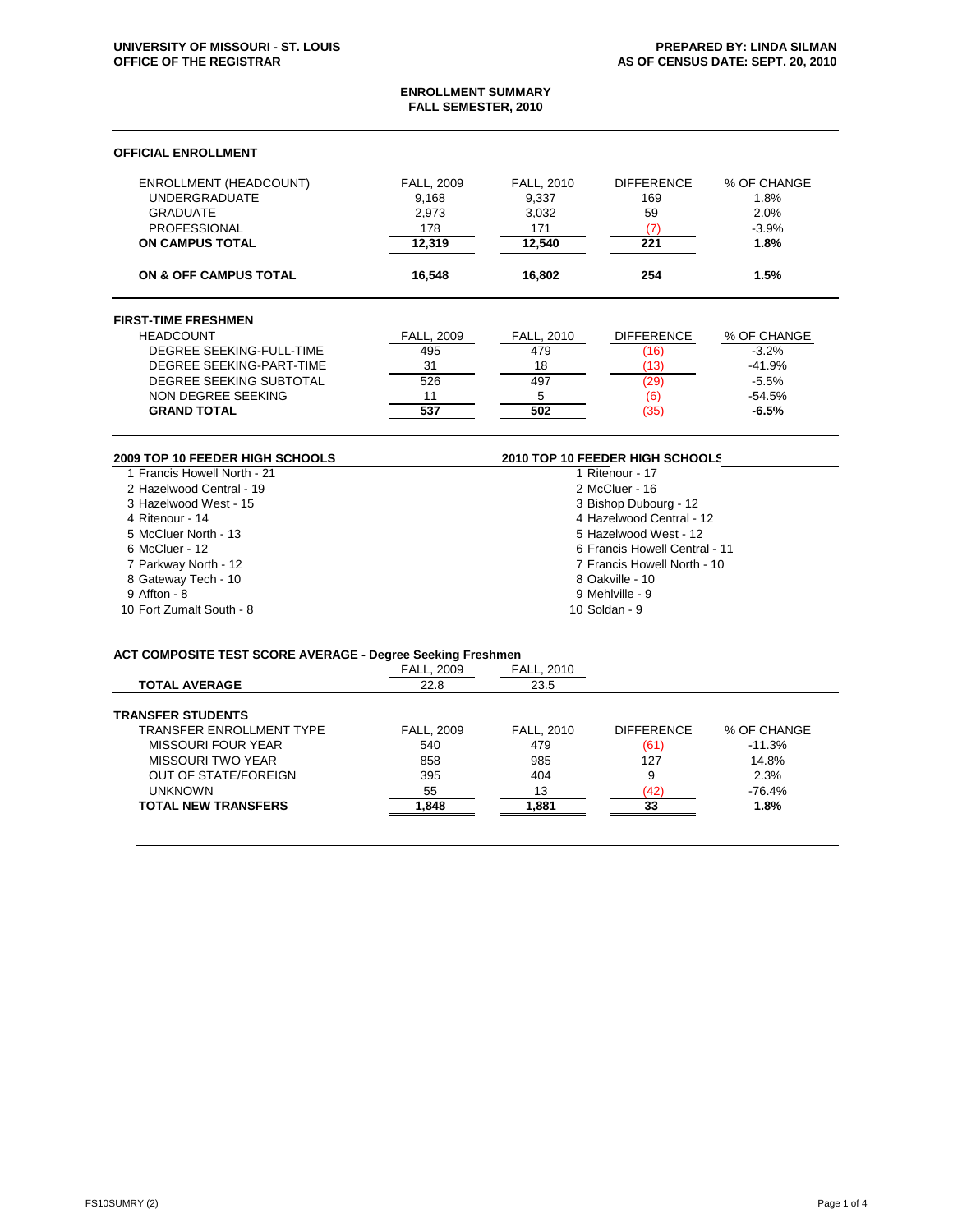#### **ENROLLMENT SUMMARY FALL SEMESTER, 2010**

# **GRADUATE STUDENTS**

| ENROLLMENT HEADCOUNT | <b>FALL, 2009</b> | <b>FALL. 2010</b> | <b>DIFFERENCE</b> | % OF CHANGE |
|----------------------|-------------------|-------------------|-------------------|-------------|
| <b>MASTERS</b>       | 2.386             | 2.424             | 38                | 1.6%        |
| <b>ED SPECIALIST</b> | 51                | 47                | (4)               | $-8.5%$     |
| <b>DOCTORAL</b>      | 536               | 561               | 25                | 4.7%        |
| <b>TOTAL</b>         | 2.973             | 3.032             | 59                | 2.0%        |

#### **RE-ADMITS AND CONTINUING STUDENTS**

| <b>ENROLLMENT</b> | <b>FALL, 2009</b> | <b>FALL, 2010</b> | <b>DIFFERENCE</b> | % OF CHANGE |
|-------------------|-------------------|-------------------|-------------------|-------------|
| <b>RE-ADMITS</b>  | 814               | 628               | (186)             | $-22.9%$    |
| <b>CONTINUING</b> | 8.284             | 8.707             | 423               | 5.1%        |

Starting FS2004 students are no longer required to fill out a re-enroll form if they have attended within the last year.

# **MINORITY ENROLLMENT**

| <b>ENROLLMENT</b><br><b>TOTAL MINORITY</b><br>MINORITY % OF KNOWN ETHNIC | <b>FALL, 2009</b><br>3,439 | <b>FALL, 2010</b><br>3,533 | <b>DIFFERENCE</b><br>94 | % OF CHANGE<br>2.7% |
|--------------------------------------------------------------------------|----------------------------|----------------------------|-------------------------|---------------------|
| <b>ENROLLMENT</b>                                                        | 31.90%                     | 32.20%                     |                         | 0.70%               |
| NON-RESIDENT ALIEN                                                       | 537                        | 556                        | 19                      | 3.5%                |
| AFRICAN AMERICAN<br>AFRICAN AMERICAN % KNOWN                             | 2,253                      | 2,306                      | 53                      | 2.4%                |
| <b>ETHNIC ENROLLMENT</b>                                                 | 20.09%                     | 20.03%                     |                         | 0.60%               |
| AMERICAN INDIAN                                                          | 53                         | 41                         | (12)                    | $-22.6%$            |
| <b>HISPANIC</b>                                                          | 211                        | 250                        | 39                      | 18.5%               |
| <b>WHITE</b>                                                             | 7,666                      | 7,762                      | 96                      | 1.3%                |
| ASIAN/PACIFIC ISLANDER                                                   | 385                        | 380                        | (5)                     | $-1.3%$             |
| <b>MULTIPLE ETHNICITIES*</b><br>*new reporting category as of FS2010     | 0                          | 76                         | 76                      |                     |

#### **GENDER ENROLLMENT**

| <b>WOMEN</b>                | FALL, 2009 | FALL, 2010        | <b>DIFFERENCE</b> | % OF CHANGE |
|-----------------------------|------------|-------------------|-------------------|-------------|
| <b>UNDERGRADUATE</b>        | 5,310      | 5,343             | 33                | 0.6%        |
| <b>GRADUATE</b>             | 1,893      | 1,967             | 74                | 3.9%        |
| <b>PROFESSIONAL</b>         | 101        | 101               | $\Omega$          | $0.0\%$     |
| <b>TOTAL</b>                | 7,304      | 7,411             | 107               | 1.5%        |
| <b>MEN</b>                  | FALL, 2009 | FALL, 2010        | <b>DIFFERENCE</b> | % OF CHANGE |
| <b>UNDERGRADUATE</b>        | 3,858      | 3,994             | 136               | 3.5%        |
| <b>GRADUATE</b>             | 1,080      | 1,065             | (15)              | $-1.4%$     |
| <b>PROFESSIONAL</b>         | 77         | 70                | (7)               | $-9.1%$     |
| <b>TOTAL</b>                | 5,015      | 5,129             | 114               | 2.3%        |
| TOTAL WOMEN & MEN           | FALL, 2009 | FALL, 2010        | <b>DIFFERENCE</b> | % OF CHANGE |
| <b>UNDERGRADUATE</b>        | 9,168      | 9,337             | 169               | 1.8%        |
| <b>GRADUATE</b>             | 2,973      | 3,032             | 59                | 2.0%        |
| <b>PROFESSIONAL</b>         | 178        | 171               | (7)               | $-3.9%$     |
| <b>TOTAL</b>                | 12,319     | 12,540            | 221               | 1.8%        |
| PERCENT OF TOTAL ENROLLMENT | FALL, 2009 | <b>FALL, 2010</b> | <b>DIFFERENCE</b> | % OF CHANGE |
| <b>WOMEN</b>                | 59%        | 59%               | 0                 | $-0.3%$     |
| <b>MEN</b>                  | 41%        | 41%               | $\mathbf 0$       | 0.5%        |